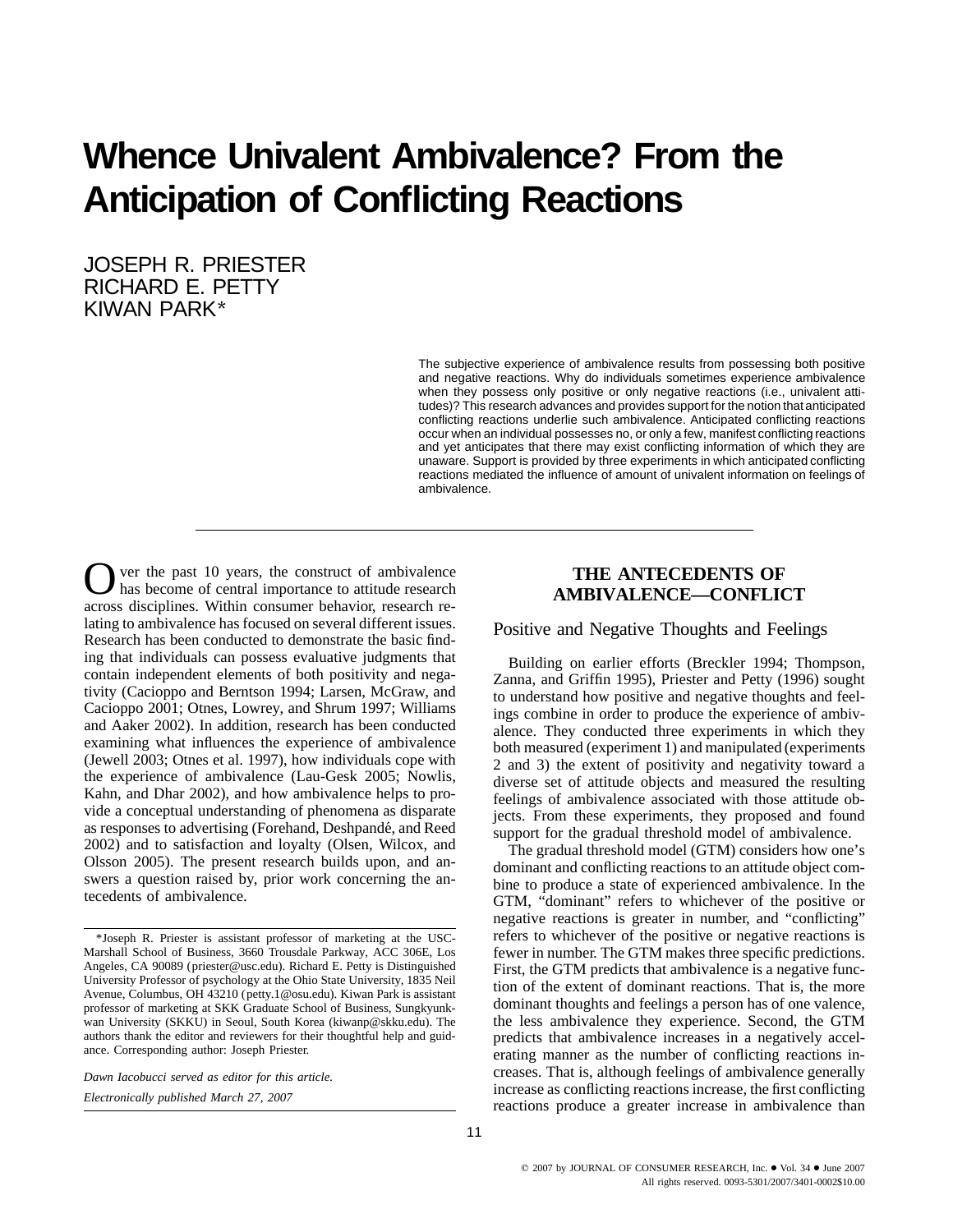subsequent conflicting reactions. It does not matter if the conflicting reactions are positive or negative. Third, the GTM predicts that as the number of conflicting reactions increases, the influence of dominant reactions on ambivalence gradually decreases such that at some level of conflicting reactions (i.e., the threshold), the number of dominant reactions no longer has an influence on the experience of ambivalence. Thus, for many attitude objects (i.e., those attitudes above the threshold), ambivalence is a function solely of the extent of conflicting reactions (Kaplan 1972).

#### Ambivalence below the Threshold

To summarize, intrapersonal attitudinal conflict (i.e., possessing both positive and negative reactions) leads to feelings of ambivalence (for nonintrapersonal antecedents; Priester and Petty 2001). The current research concerns another possible source of attitudinal ambivalence that is postulated to occur when a person has few or even no conflicting reactions to an object. That is, we explore a source of ambivalence that we postulate is present even if a person's thoughts and feelings are quite one-sided. This proposal is designed to explain a seeming puzzle in prior data. That is, in prior research we have observed that when an attitude is associated with few or no conflicting reactions, people still report varying degrees of ambivalence. Specifically, Priester and Petty (1996) found that when minimal or no internal conflict was present, as a person's dominant reactions increased, subjective ambivalence decreased:  $r = -.22$  $(p < .0001)$  between the number of dominant reactions and the experience of ambivalence when people possessed zero conflicting reactions, and  $r = -.11$  ( $p < .05$ ) when people possessed just one conflicting reaction (see also Thompson et al. 1995).

Why should dominant reactions relate to ambivalence when there are no or few conflicting reactions? As explained in more detail below, we argue that when people have only a few dominant reactions and perhaps feel relatively uninformed, they may assume that there are conflicting attributes of which they are unaware. However, as the number of dominant attributes increases, and they feel more informed, they are less likely to assume that there are conflicting attributes.

#### Anticipated Conflicting Reactions

The current research focuses on why people feel ambivalent when there are no (or few) conflicting reactions and why dominant reactions relate to ambivalence in these situations. Priester and Petty (1996) advanced a possible explanation. The explanation rests upon the notion of anticipated conflicting reactions and contends that one psychological process—conflict—underlies the experience of ambivalence. However, there are various sources of conflict. The first (and most obvious) type is known, or manifest, conflicting reactions, which influence ambivalence above the threshold (i.e., when there are several or more conflicting reactions). That is, people are often aware of specific attributes of products, people, and issues that conflict with their dominant reactions. These conflicting attributes produce some ambivalence.

In the current research we postulate another possible source of conflict that we refer to as anticipated conflicting reactions. These reactions are postulated to occur mostly when people are unaware of any specific attributes that are opposite to their dominant reactions. Yet, when people are unaware of any specific information opposite to their dominant thoughts and feelings, they may be concerned that such information exists. Or, if they are aware of only a very few conflicting reactions, they may be concerned that there are more opposite characteristics of which they are unaware. That is, many people recognize that there are often two sides to every story and that nothing is perfect (or completely worthless). Thus, even if they are unaware of any negative features of a mostly positive product (or unaware of any positive features of a mostly negative product), they may assume that such features exist. If so, these anticipated conflicting reactions might contribute to feelings of ambivalence even when people report that they personally are unaware of or have no conflicting reactions themselves.

We argue that when individuals are aware of possessing both positive and negative reactions toward an attitude object, it is the conflicting reactions of which they are aware that largely underlie ambivalence. However, if there are few or no conflicting reactions of which the individual is aware, anticipated (or expected) conflicting reactions could influence feelings of ambivalence. Importantly, as the amount of dominant information increases, people may be less likely to assume that there is opposite information of which they are unaware. That is, more univalent information may lead to fewer anticipated conflicting reactions.

If anticipated conflicting reactions decrease as dominant information increases, this relationship would account for decreased feelings of ambivalence as dominant reactions increase in situations where there are no or few conflicting reactions. Thus, according to this explanation, conflicting reactions of some sort always underlie the experience of ambivalence. The only difference is whether the conflicting reactions are known (as is the case when there exist many conflicting reactions) or merely anticipated (as in the case when there exist no or few conflicting reactions).

#### Hypotheses

Two specific hypotheses can be derived from the above conceptual framework. The first hypothesis is that the number of dominant reactions will influence the number of anticipated conflicting reactions, especially when actual conflicting reactions are low (i.e., below the threshold). The second, and key, hypothesis provides the mechanism by which dominant reactions account for the experience of ambivalence when there are few or no manifest conflicting reactions. Specifically, we predict that anticipated conflicting reactions will mediate the influence of dominant reactions on ambivalence below the threshold. Experiment 1 was conducted in order to test these two hypotheses.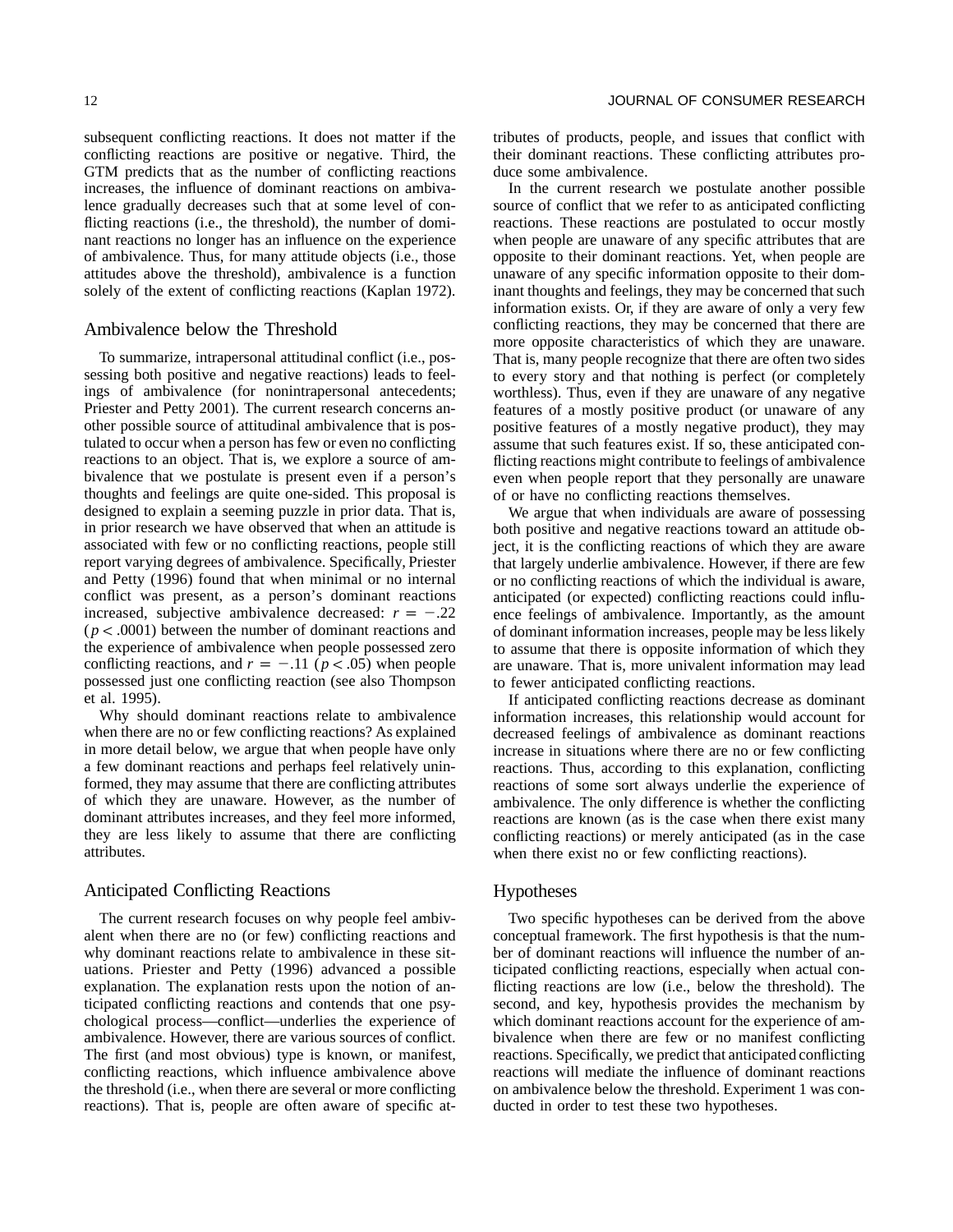#### **EXPERIMENT 1**

#### Method

*Participants and Design.* Ninety-six undergraduate students at the University of Southern California completed a booklet as part of an experiment for which they received credit for an introduction to marketing course. The booklet assessed participants' reactions to the Apple iPod.

*Independent Variables.* Participants completed two separate measures in order to provide independent assessments of their positive and negative reactions toward the attitude object. For the positivity scale, participants were instructed as follows: "Considering just your positive (and ignoring any negative) thoughts and feelings—How much positivity do you feel towards the iPod?" For the negativity scale, participants were asked to report the extent to which they felt negative thoughts and feelings toward the iPod, ignoring any positivity. The positivity scale ranged from zero (not at all positive) to 10 (completely positive). The negativity scale also ranged from zero to 10, with the word "negative" replacing "positive" (Priester and Petty 1996).

Participants also completed two scales in order to assess the anticipation of conflicting reactions. For the anticipation of negative reaction scales, participants were instructed, "To what extent do you anticipate that the iPod has negative qualitites and attributes that you don't know about?" The anticipation of positive reactions was identical, with the word "negative" replaced with "positive." The specific scales were anchored with zero equal to "do not anticipate any negative (positive) qualities and attributes" and 10 equal to "anticipate many negative (positive) qualities and attributes." Note that for both the actual positivity/negativity and anticipated positivity/negativity, the scales are designed to measure relative magnitude rather than specific numbers of reactions (Priester and Petty 1996).

*Dependent Variables.* Participants completed five scales in order to provide indicators of their feelings of ambivalence. The indicators were the extent to which the participants (*a*) possessed reactions that were mixed versus one-sided, (*b*) felt conflict in their reactions, (*c*) experienced behavioral indecision, (*d*) felt tension in their thoughts and feelings, and (*e*) felt ambivalence. All responses were on 11-point scales. The scales were anchored such that zero was equal to "completely one-sided," "not at all conflicted," "not at all indecisive," "not at all tense," and "not at all ambivalent." Ten was equal to "completely mixed," "completely conflicted," "completely indecisive," "completely tense," and "completely ambivalent." In keeping with past research (Priester and Petty 1996, 2001), these indicators were averaged in order to provide an overall measure of felt ambivalence ( $\alpha = .83$ ).

## Results

*Analytic Approach.* In accordance with other research exploring the antecedents of ambivalence (Priester and Petty

1996, 2001; Thompson et al. 1995), the numbers of positive and negative reactions were transformed to equivalent measures of conflicting and dominant reactions. For example, a participant who scored a 10 on the measure of positive reactions and a one on negative reactions would be categorized as having 10 dominant reactions and one conflicting reaction. When the numbers of positive and negative reactions were equivalent, that number was used as both the dominant and the conflicting measure. Inspection of the data revealed that for seven participants the number of positive and negative were equal, for six participants the dominant reactions were negative, and for the remaining 83 participants the dominant reactions were positive, and thus the conflicting reactions were negative.

Recall that the interest of this research focuses specifically on the case in which there exist few or no conflicting reactions (i.e., those observations below the threshold). In order to examine this specific question, all of the analyses were conducted separately for those observations lying below and above the threshold. Inspection of the data revealed that the threshold lay at two, such that those observations with two or fewer conflicting reactions were below the threshold, and those observations with three or more conflicting reactions were above the threshold (see Priester and Petty [1996] for procedures to determine the threshold). Inspection of the data revealed that 52 participants reported three or more conflicting reactions and thus fell above the threshold, whereas 44 participants reported two or fewer conflicting reactions and thus fell below the threshold.

In order to create the key variable of anticipated conflicting reactions, the anticipation of positive reactions and the anticipation of negative reactions were transformed according to whether positive or negative reactions were dominant. When positive reactions were dominant, the anticipation of negative reactions was classified as the anticipation of conflicting reactions, and when the negative reactions were dominant, the anticipation of positive reactions was classified as the anticipation of conflicting reactions.

*Preliminary Analyses.* In order to replicate prior research on the antecedents of subjective ambivalence, we examined the influence of manifest conflicting and dominant reactions on feelings of ambivalence. In accordance with prior research, below the threshold dominant reactions influenced feelings of ambivalence ( $\beta = -.31; F(1, 41) =$ 7.47,  $p < .01$ ), whereas conflicting reactions did not ( $\beta$  = .25;  $F(1, 41) = 1.10, p > .3$ . That is, when conflicting reactions were minimal, people experience less ambivalence as dominant reactions increased. In contrast, above the threshold dominant reactions did not influence feelings of ambivalence  $(\beta = -.19; F(1, 49) = 1.96, p > .15)$ , whereas manifest conflicting reactions did ( $\beta = .68$ ;  $F(1, 49) = 15.61$ ,  $p < .001$ ). That is, when conflicting reactions were more than minimal, increases in conflicting reactions enhanced the experience of ambivalence. These results are consistent with prior research and the gradual threshold model of ambivalence (Priester and Petty 1996).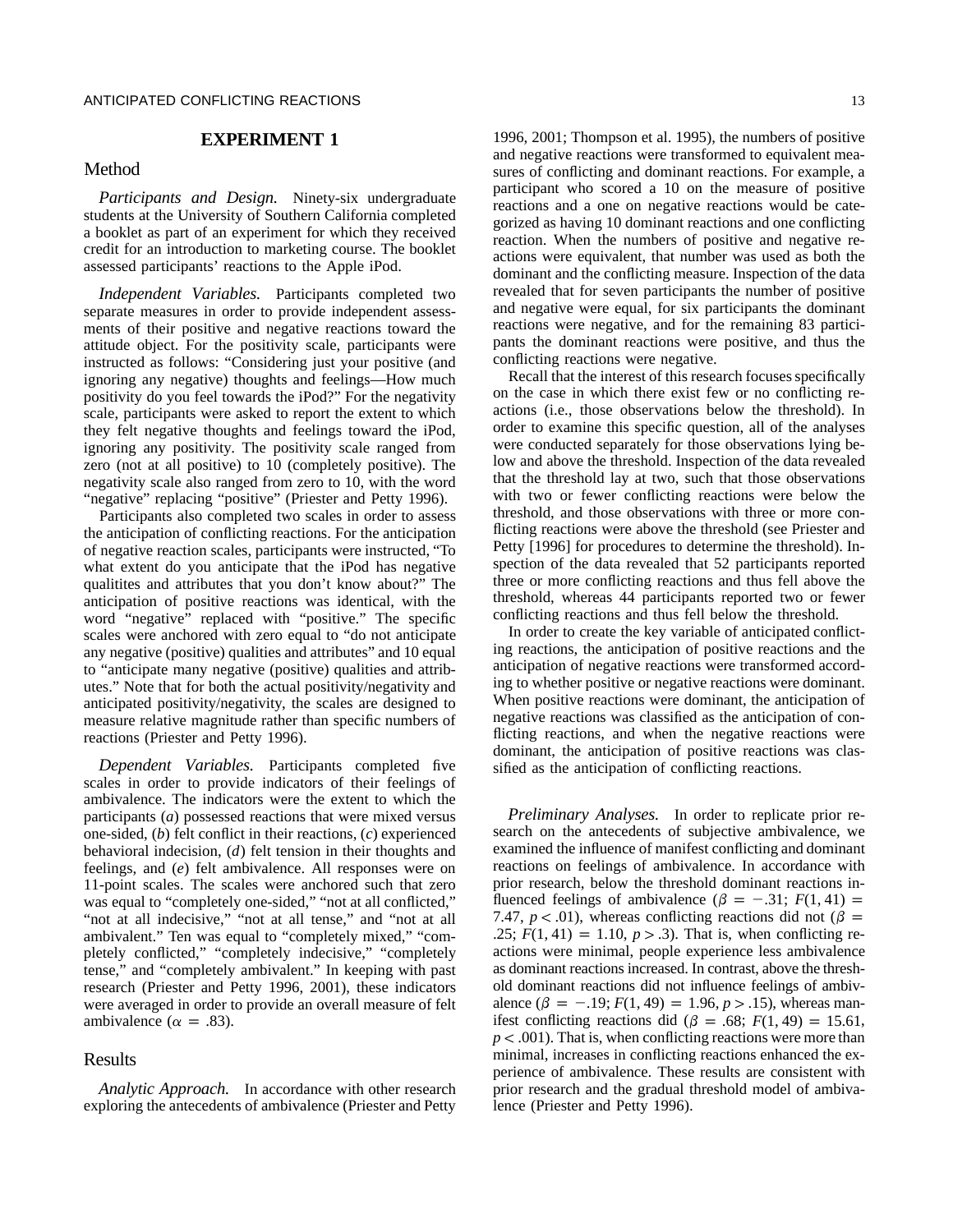*Main Effects.* In order to test the first hypothesis, regression analyses were conducted in which the influence of dominant reactions on the anticipation of conflicting reactions was examined separately for those observations that lie below and above the threshold. As hypothesized, a main effect of dominant reactions on anticipated conflicting reactions emerged for those observations that lie below the threshold  $(\beta = -.43; F(1, 42) = 7.21, p < .02)$ . The more dominant reactions a person had to the iPod, the fewer conflicting reactions were anticipated. Additional analyses revealed that the influence of dominant reactions on the anticipation of conflicting reactions for those observations that lie above the threshold was not significant ( $\beta = -.35$ ;  $F(1, 50) = 2.91, p > .09$ .

The influence of dominant reactions on the anticipation of dominant reactions was also examined for those observations lying both above and below the threshold. Above the threshold there emerged no influence ( $\beta = .18$ ;  $F(1, 50) = 0.9$ ,  $p > .35$ ). Below the threshold, however, there did emerge an influence of dominant reactions on the anticipation of dominant reactions ( $\beta = .49$ ;  $F(1, 42) =$ 7.21,  $p < .02$ ). As people had more dominant reactions to the iPod, they anticipated that there were even more dominant reactions of which they were unaware.

*Mediational Analyses.* Note that both anticipated conflicting and dominant reactions were significantly influenced by the experience of dominant reactions, albeit in opposite directions, below the threshold: the greater the dominant reactions, the fewer the anticipated conflicting reactions and the greater the anticipated dominant reactions. As such, the question emerges of whether either or both anticipated conflicting reactions and anticipated dominant reactions mediate the influence of manifest dominant reactions on feelings of ambivalence. To address this question, we investigated two covariance structure models using LISREL. Note that there is no need to test mediation above the threshold since dominant reactions were unrelated to ambivalence under these conditions. The first model investigates the mediational role of anticipated conflicting reactions (fig. 1, top panel) and provides evidence that anticipated conflicting reactions fully mediate the influence of dominant reactions on feelings of ambivalence. The second model investigates the mediational role of anticipated dominant reactions (fig. 1, bottom panel). In contrast to anticipated conflicting reactions, anticipated dominant reactions do not mediate the influence of dominant reactions on feelings of ambivalence.

Note that below the threshold there were differences in manifest conflicting reactions (e.g., observations with zero, one, and two conflicting reactions were included). As such, a concern arises that the mediation results could have been influenced by the variance attributable to these manifest conflicting reactions. To address this concern, we conducted the mediational analyses partialling for the variance attributable to manifest conflicting reactions. These mediational analyses revealed patterns statistically equivalent to those reported in figure 1.

## Discussion

Experiment 1 provides the first empirical demonstration of the existence of anticipated conflicting reactions. The results of experiment 1 demonstrate that when there exist no or few conflicting reactions (in this case, when information is predominantly positive), the number of dominant reactions influences the anticipation of conflicting reactions such that as the number of dominant reactions increases, the number of anticipated conflicting reactions decreases. The results of experiment 1 also demonstrate that anticipated conflicting reactions mediate the influence of dominant reactions on ambivalence when there are no or few conflicting reactions. That is, the existence of univalent ambivalence can be explained by the existence of anticipated conflicting reactions: the fewer the known positive qualities or attributes, the greater the anticipation of unknown opposite qualities or attributes, which leads to greater feelings of ambivalence—even though there exist no or few known (i.e., manifest) conflicting reactions.'

Note that although the findings of experiment 1 are consistent with the hypotheses, three questions arise. The first question has to do with the valence of the attitude object. As noted in the analytic approach section, the vast majority of dominant reactions were positive for the attitude object used in experiment 1. Prior research has demonstrated that negative information can carry more weight in evaluative processes than positive information (Ito et al. 1998; Taylor 1991). This research, in combination with the data of experiment 1, raises the question of whether the results of experiment 1 extend to situations where the valence of dominant reactions is negative, as well as positive. That is, perhaps when there is dominant negative information, the power of this negativity is sufficient to reach an evaluation, and no anticipation of positive reactions is warranted or necessary. As such, it would be preferable to demonstrate the effects for both positive and negative dominant reactions.

Second, note that the results of experiment 1 held for observations below the threshold, which include attitudes that possess few (one or two) as well as no conflicting reactions. Although the statistical analyses suggested that the mediational role of anticipated conflicting reactions held even when the influence of the manifest conflicting reactions was controlled, it would be preferable to demonstrate the effects in the absence of any manifest conflicting reactions whatsoever.

Third, note that the correlational design of experiment 1 raises the question of causality. Although the results are consistent with the notion that the amount of dominant reactions influences the anticipation of conflicting reactions, which influences the feelings of ambivalence, such a causal claim would be better supported by a manipulation of the amount of dominant reaction (MacCallum et al. 1993).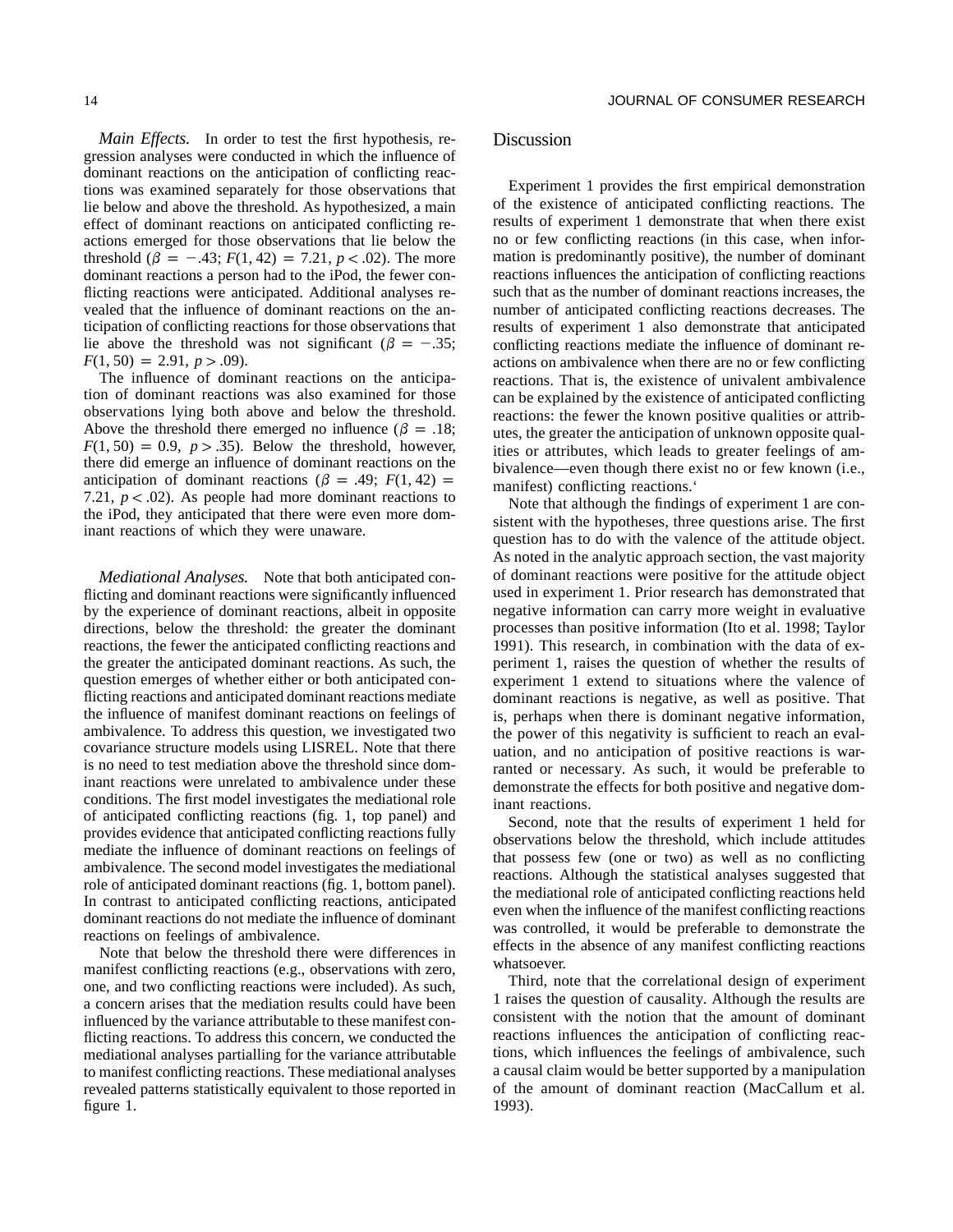**FIGURE 1**

MEDIATIONAL ANALYSES FOR ANTICIPATED CONFLICTING REACTIONS (TOP PANEL) AND ANTICIPATED DOMINANT REACTIONS (BOTTOM PANEL) BELOW THE THRESHOLD, EXPERIMENT 1



NOTE.--T-values are given in parentheses. Asterisked values are standardized coefficients. Solid lines represent significant paths, and dotted lines represent nonsignificant paths at  $p < .05$ .

## **EXPERIMENT 2**

#### Method

Experiment 2 was conducted in order to provide additional support for our key hypothesis and address the concerns that arose from experiment 1. Rather than relying on a correlational design in which the attitude object was composed mainly of positive dominant reactions that included some conflicting reactions under the threshold, experiment 2 manipulated both the number and valence of dominant trait descriptions provided about fictitious products in a between-participant experimental design. All of the descriptions provided were univalent. That is, each description con-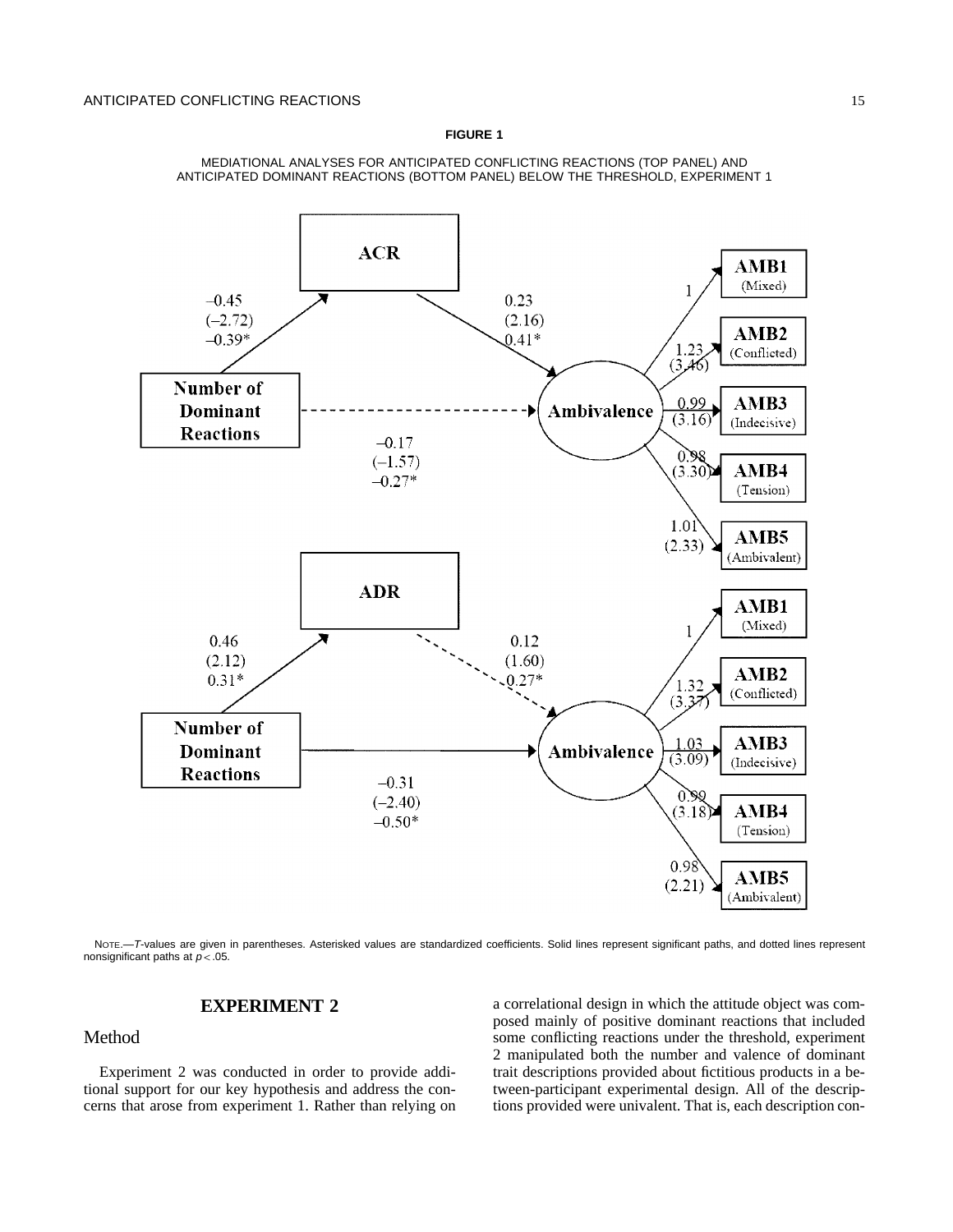| TRAIT DESCRIPTIONS USED IN EXPERIMENTS 2 AND 3 |                                                                                                                                                |                                                                                                                                     |                                                                                                                                         |                                                                                                                                     |  |  |
|------------------------------------------------|------------------------------------------------------------------------------------------------------------------------------------------------|-------------------------------------------------------------------------------------------------------------------------------------|-----------------------------------------------------------------------------------------------------------------------------------------|-------------------------------------------------------------------------------------------------------------------------------------|--|--|
| Number of<br>traits                            | Version A                                                                                                                                      |                                                                                                                                     | Version B                                                                                                                               |                                                                                                                                     |  |  |
|                                                | Positive traits                                                                                                                                | Negative traits                                                                                                                     | Positive traits                                                                                                                         | Negative traits                                                                                                                     |  |  |
| One trait<br>Seven traits                      | <b>Excellent quality</b><br>Superb value<br>Easy to use<br>Stvlish<br>Fast and efficient<br>Convenient<br>Joyfully unproblematic<br>Satisfying | Poor quality<br>Unreasonably expensive<br>Extremely difficult to use<br>Very ugly<br>Too slow<br>Awkward<br>Painful<br>Unsatisfying | Satisfying<br>Joyfully unproblematic<br>Easy to use<br>Stylish<br>Fast and efficient<br>Excellent quality<br>Convenient<br>Superb value | Unsatisfying<br>Painful<br>Extremely difficult to use<br>Very ugly<br>Too slow<br>Poor quality<br>Awkward<br>Unreasonably expensive |  |  |

**TABLE 1**

tained only positive or negative traits, but not both. These conditions allow for a stronger test of the hypothesized mediational role of anticipated conflicting reactions: if anticipated conflicting reactions mediate the influence of dominant reactions on feelings of ambivalence when the number of univalent traits has been manipulated, and the dominant traits are both positive and negative, the concerns that arose from experiment 1 will be alleviated.

*Participants and Design.* Seventy-nine undergraduate students at the University of Southern California were randomly assigned to one of four cells of a 2 (number of dominant traits: one or seven)  $\times$  2 (valence of trait description: positive or negative) between-participant factorial design. In addition, there was a between-participant factor of specific version of the trait description used. This factor was not significant and did not interact with any other variables and, as such, is not discussed further.

*Instructions.* Participants read an impression formation cover story. As part of this cover story, they were told that they would find a set of words that described a product. The product descriptions were said to have been provided by consumers familiar with the products. Participants were further informed that (*a*) the evaluative descriptions had been edited down to one-phrase descriptions, (*b*) each description was provided by a different consumer, and (*c*) each description was equally important (as in Priester and Petty 1996). The specific trait descriptions are provided in table 1. Following the descriptions, participants responded to the dependent variables.

*Measures.* Immediately below the description for each product were several scales. Participants first provided their response to three attitude measures, which were designed to maintain the impression formation cover story. Below this, the scales of focal interest appeared. Participants provided responses designed to assess their anticipated positive and negative reactions and their feelings of ambivalence. To assess anticipated reactions, participants completed four scales. Two scales provided indicators of the anticipated negative reactions, and two scales provided indicators of the anticipated positive reactions. All four were 11-point scales anchored with zero equal to "none" and 10 equal to "maximal." For negative reactions, one scale asked, "To what extent do you *anticipate* that this product has negative qualities and attributes that you don't know about?" and the other scales asked, "To what extent do you *imagine* that this product has negative qualities and attributes that you don't know about?" For positive reactions, the two scales were repeated, with "positive" in place of "negative." The scales showed high reliability ( $\alpha_{\text{neg}} = .87$ ,  $\alpha_{\text{pos}} = .92$ ) and thus were averaged for use in the analyses of variance.

For the two products described with either one or seven positive traits, the anticipated negative reactions were used to create the anticipated conflicting reactions measure, and the anticipated positive reactions were used to create the anticipated dominant reactions measure. For the two products described with negative traits, the anticipated positive reactions were used to create the anticipated conflicting reactions measure, and the anticipated negative reactions were used to create the anticipated dominant reactions measure.

Following the assessment of anticipated reactions, participants completed three 11-point scales to assess subjective ambivalence. These items were three of the five scales used in experiment 1 that asked about the extent of mixed emotions, the amount of conflict in their reactions, and behavioral indecision ( $\alpha = .85$ ).

## Results

*Analyses of Variance.* An ANOVA was conducted for each of the dependent variables. The main effect and interaction results of these analyses are reported in tables 2 and 3. Of greatest interest, main effects of manipulated number of dominant reactions appeared on anticipated conflicting reactions, ambivalence, and anticipated dominant reactions, such that providing just one description of the product led to greater anticipated conflicting reactions  $(M<sub>1 trait</sub> =$ 5.3 vs.  $M_{7\text{ traits}} = 2.7$ , greater ambivalence ( $M_{1\text{ trait}} = 5.5$  vs.  $M<sub>7 traits</sub> = 3.3$ , and fewer anticipated dominant reactions  $(M<sub>1 trait</sub> = 6.7 vs. M<sub>7 traits</sub> = 7.7) than seven descriptions.$ None of these effects were moderated by valence. The introduction of attitude as a covariate did not attenuate the influence of dominant reactions on the anticipation of conflicting reactions in this experiment or in experiment 3.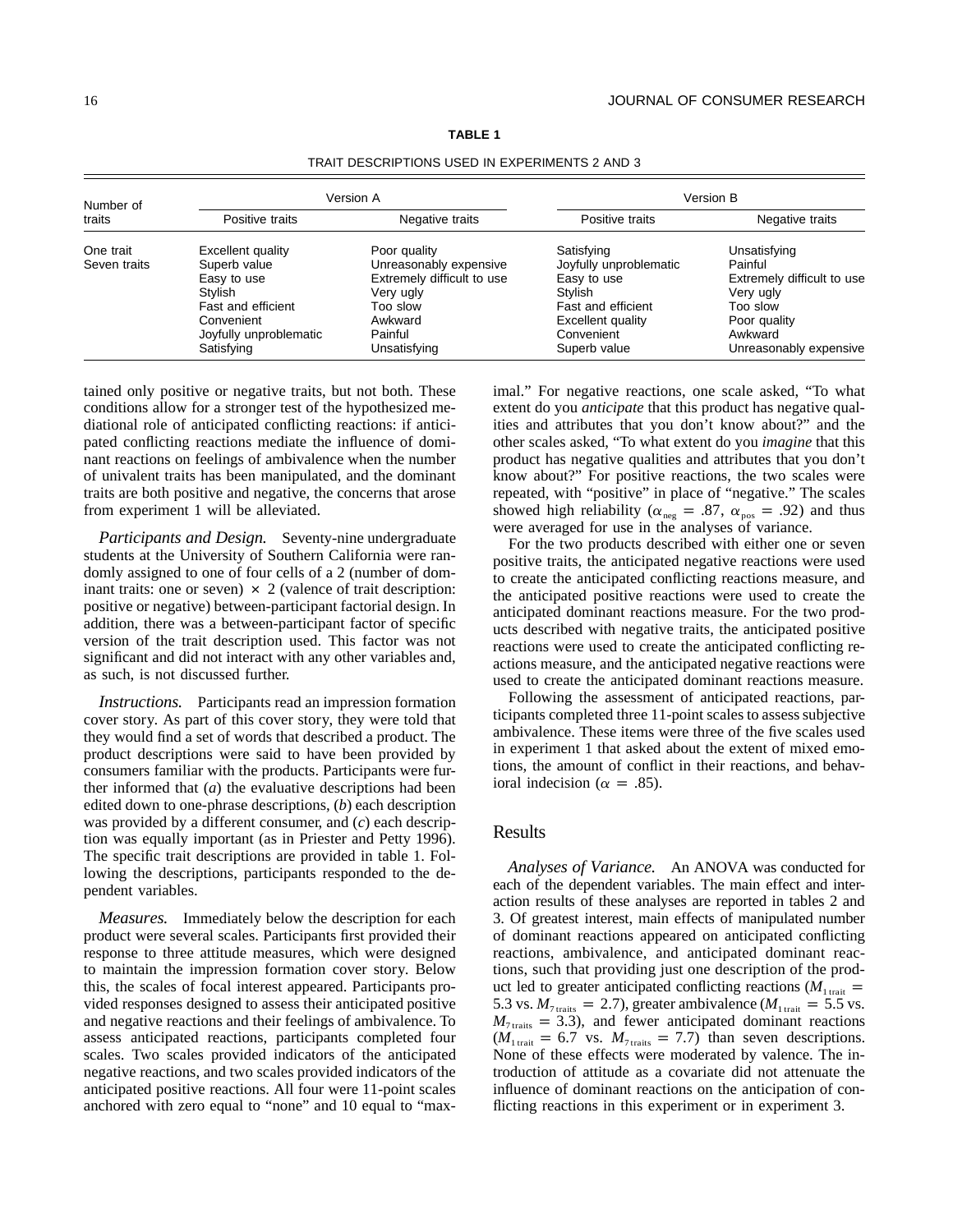#### ANTICIPATED CONFLICTING REACTIONS 17

| Dependent variable                | Independent variable              | df   | F     |       |
|-----------------------------------|-----------------------------------|------|-------|-------|
| Anticipated conflicting reactions | Number of traits                  | 1.75 | 35.45 | .0001 |
|                                   | Valence                           | 1.75 | 1.72  | .19   |
|                                   | Number of traits $\times$ valence | 1.75 | .90   | .35   |
| Ambivalence                       | Number of traits                  | 1,75 | 25.28 | .0001 |
|                                   | Valence                           | 1.75 | 3.99  | .05   |
|                                   | Number of traits $\times$ valence | 1.75 | .01   | .92   |
| Anticipated dominant reactions    | Number of traits                  | 1.75 | 5.80  | .02   |
|                                   | Valence                           | 1.75 | 1.65  | .20   |
|                                   | Number of traits $\times$ valence | 1.75 | .35   | .56   |

**TABLE 2**

ANALYSES OF VARIANCE, EXPERIMENT 2

*Mediational Analyses.* Note that, as in experiment 1, both anticipated conflicting and dominant reactions were significantly influenced by the manipulated number of dominant traits. In a manner similar to experiment 1, we investigated two covariance structure models using LISREL. The first model investigates the mediational role of anticipated conflicting reactions (fig. 2, top panel) and provides evidence that anticipated conflicting reactions fully mediate the influence of dominant reactions on feelings of ambivalence. The second model investigates the mediational role of anticipated dominant reactions (fig. 2, bottom panel). As in experiment 1, anticipated dominant reactions do not mediate the influence of dominant reactions on feelings of ambivalence.

#### Discussion

Experiment 2 replicates the results of experiment 1. One dominant reaction led to greater anticipated conflicting reactions, as well as feelings of ambivalence, than did seven dominant reactions, and the anticipated conflicting reactions mediated the influence of dominant reactions on feelings of ambivalence. More important, recall that experiment 2 was conducted to address the concerns that arose from experiment 1. Specifically, experiment 2 was designed as a between-participant experiment in which participants were exposed to either positive or negative information. Given that the same results were found for an experimental design that manipulated the dominant reactions, the hypothesized causal model (namely, that number of dominant reactions influence anticipated conflicting reactions, which influence feelings of

ambivalence) is supported. Furthermore, given that participants were exposed to negative, as well as positive, dominant reactions and that this valence did not interact with any of the results, support is provided for the notion that the anticipation of conflicting reactions is not just tied to any particular valence of dominant reactions. Instead, anticipated conflicting reactions emerge when dominant reactions are both positive and negative. Perhaps of most importance, since participants only responded to univalent information, the concern that manifest conflicting reactions were responsible for the results of experiment 1 is reduced, though not conclusively eliminated. Specifically, no conflicting information was provided about the novel product, and thus the possibility that preexisting conflicting reactions accounted for the influence of anticipated conflicting reactions is unlikely.

Is it possible, however, that individuals can possess manifest conflicting reactions, even when no such information is provided? If so, it still might be the case that the results of experiments 1 and 2 are the result of manifest, rather than anticipated, conflicting reactions. Experiment 3 was conducted to examine this question.

#### **EXPERIMENT 3**

#### Method

Experiment 3 replicated experiment 2 with one addition and one modification: even though participants were not provided with any conflicting information, they were asked a question designed to assess if they had any manifest con-

| Description | Anticipated conflicting<br>reactions | Ambivalence | Anticipated dominant<br>reactions |
|-------------|--------------------------------------|-------------|-----------------------------------|
| 1 negative  | 5.2                                  | 5.1         | 6.8                               |
| 1 positive  | 5.4                                  | 5.9         | 6.6                               |
| 7 negative  | 2.3                                  | 2.9         | 8.1                               |
| 7 positive  | 3.3                                  | 3.8         | 7.3                               |
|             |                                      |             |                                   |

**TABLE 3** MEANS AS A FUNCTION OF VALENCE AND NUMBER, EXPERIMENT 2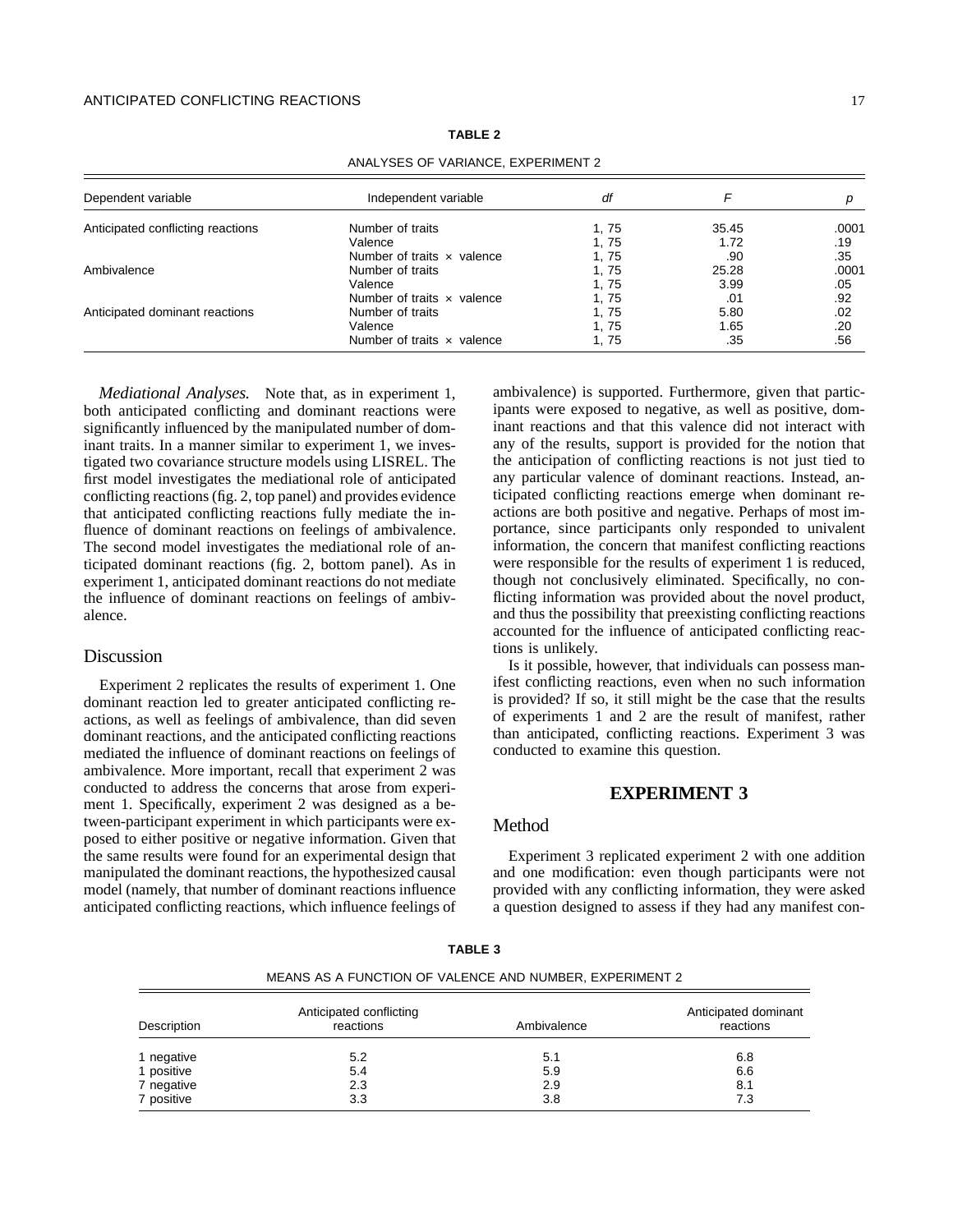#### **FIGURE 2**



MEDIATIONAL ANALYSES FOR ANTICIPATED CONFLICTING REACTIONS (TOP PANEL) AND ANTICIPATED DOMINANT REACTIONS (BOTTOM PANEL), EXPERIMENT 2

NOTE.--T-values are given in parentheses. Asterisked values are standardized coefficients. Solid lines represent significant paths, and dotted lines represent nonsignificant paths at  $p < .05$ .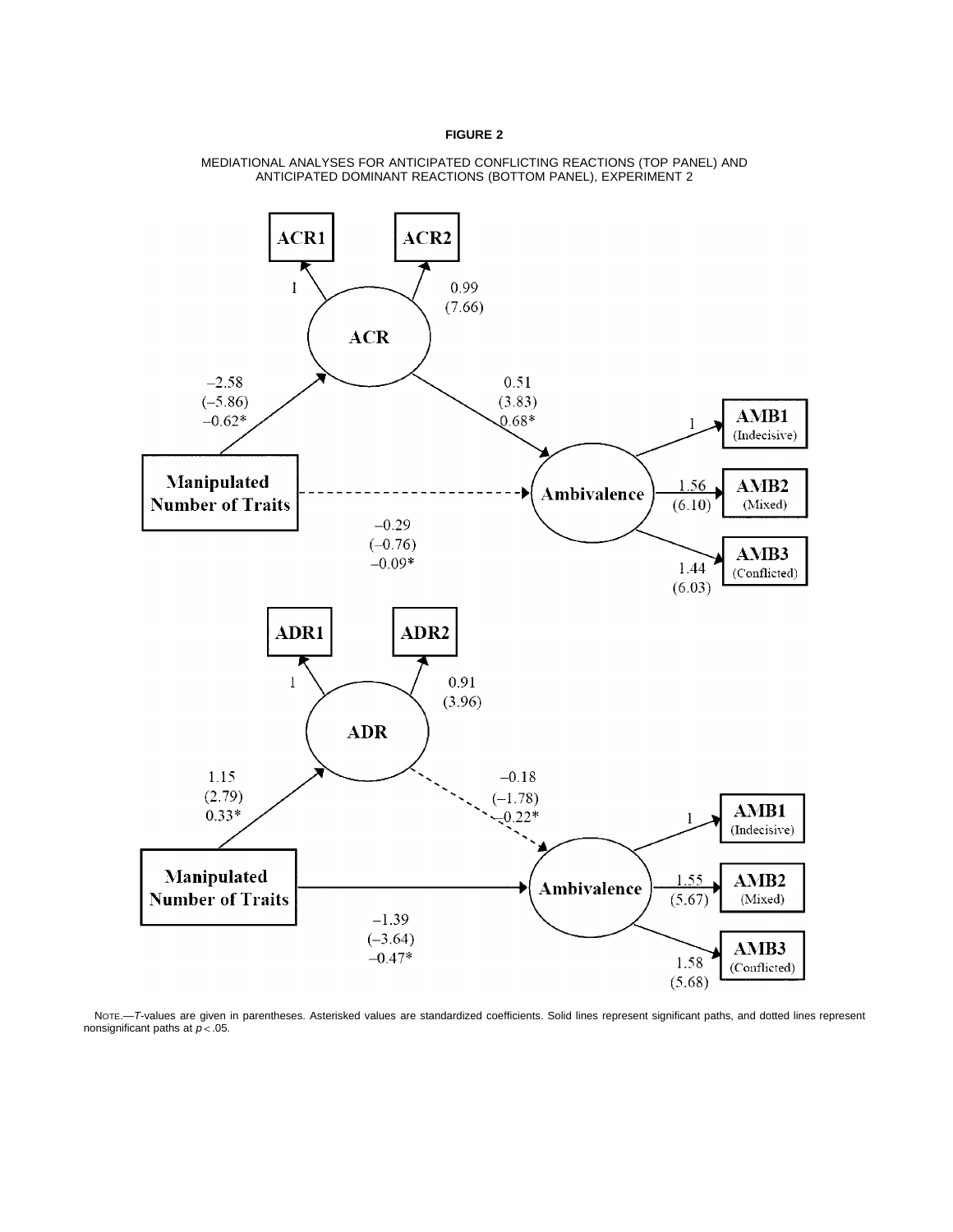flicting reactions. By including such a measure, it is possible to determine whether unmeasured manifest conflicting reactions are responsible for the results of experiment 2. In addition, since valence did not interact with any of the key dependent measures in experiment 2, only the positive valence conditions were used in experiment 3.

Sixty-three participants were randomly assigned to one of two cells in which they read a description of a fictitious product described by either one or seven positive traits. Participants then provided responses regarding their attitude toward the product, anticipated conflicting (i.e., negative) reactions, manifest conflicting (i.e., negative) reactions, and feelings of ambivalence. The measures of anticipated conflicting reactions and feelings of ambivalence were the same as those used in experiment 2. To measure manifest conflicting reactions, participants were asked, "To what extent are you currently aware of any negative qualities and attributes that are associated with this product?"

#### Results

A one-way ANOVA with two conditions (number of dominant reactions: one vs. seven) was conducted for each of the dependent variables. As in experiment 2, an effect of manipulated number of dominant reactions emerged on anticipated conflicting reactions ( $M_{1\,\text{train}} = 4.6$ ,  $M_{7\,\text{trails}} = 3.3$ ;  $F(1, 61) = 5.1, p < .03$  and ambivalence ( $M<sub>1 trait</sub> = 5.6$ ,  $M_{7 \text{ traits}} = 4.1$ ;  $F(1, 61) = 6.2$ ,  $p < .02$ ). Of greatest importance for this experiment, there emerged no influence of number of dominant reactions on manifest conflicting reactions ( $M_{1\text{ trait}} = 0.6$ ,  $M_{7\text{ traits}} = 0.7$ ;  $F(1, 61) = 0.03$ ,  $p >$ .8).

Analyses were conducted to examine the mediational influence of both anticipated and manifest conflicting reactions on the effect of dominant reactions on feelings of ambivalence. The analyses replicated the results of experiments 1 and 2 in that anticipated conflicting reactions fully and significantly mediated the influence of number of dominant traits on ambivalence (fig. 3, top panel). In addition, the analyses revealed that manifest conflicting reactions did not similarly mediate the influence of number of dominant traits on ambivalence (fig. 3, bottom panel). Indeed, this variable could not mediate the effect of the independent variable since it was not affected by it.

#### Discussion

Experiment 3 was conducted in order to explore whether manifest conflicting reactions might underlie the results obtained in experiment 2. To do so, measures of manifest, as well as conflicting, reactions were collected in a partial replication of experiment 2. The results revealed that whereas the number of dominant reactions influenced both anticipated conflicting reactions and ambivalence, it had no influence on manifest conflicting reactions, and whereas anticipated conflicting reactions did mediate the influence of dominant traits on ambivalence, manifest conflicting reactions did not. As such, experiment 2 rules out the alternative explanation that manifest conflicting reactions are responsible for the results of experiments 1 and 2.

## **GENERAL DISCUSSION**

At the most basic, this article advances and finds support for a new construct, the anticipation of conflicting reactions. Importantly, this construct helps to explain why univalent attitudes sometimes are associated with ambivalence. Specifically, conflict, whether manifest or anticipated, appears to be at the heart of ambivalence. Just as actual conflict between one's positive and negative reactions determines ambivalence when there are several or more conflicting reactions, so too does the anticipation of conflicting reactions contribute to ambivalence when actual conflict is nonexistent or minimal.

Future research could profitably explore a number of interesting directions. For example, one might expect certain individuals to be more likely to show these effects than others. For example, people who enjoy thinking, such as those high in need for cognition (Cacioppo and Petty 1982), have been shown to be more concerned about the nature and validity of their thoughts than people low in this trait (Petty, Briñol, and Tormala 2002). Thus, people high in need for cognition might be especially prone to consider their anticipated reactions to objects. Those who do not like to think seem more likely to base their reactions on only those thoughts that are most accessible. Thus, future research might profitably explore the individual and situational moderators of this effect of dominant reactions on anticipated conflicting reactions.

Furthermore, future research might examine how this new construct operates with other phenomena of interest to consumer behavior researchers. As but one example, there has been a wealth of research exploring when and how missing information does (or more often, does not; Sanbonmatsu et al. 2003) influence judgments. Unexplored by such research is that the judgments themselves may differ in terms of the underlying ambivalence, as a result of anticipated conflicting reactions. That is, although the judgments associated with missing and complete information may sometimes appear similar, they may differ in their underlying ambivalence. Specifically, it is possible that as the amount of missing information increases, the extent of anticipated conflicting reactions may similarly increase. The present research suggests that such increases in anticipated conflicting reactions can produce greater feelings of ambivalence associated with the judgments.

Anticipating conflicting reactions may also be related to, and underlie the effects of, other constructs of interest to consumer researchers. As a second example, recent research has investigated preference uncertainty. For example, Luce, Jia, and Fischer (2003) have demonstrated that choice alternatives associated with both pros and cons can lead to decisional conflict and consequent preference uncertainty. The present research suggests that similar decisional conflict and preference uncertainty may also emerge when an alternative is associated with only pros or cons, but those pros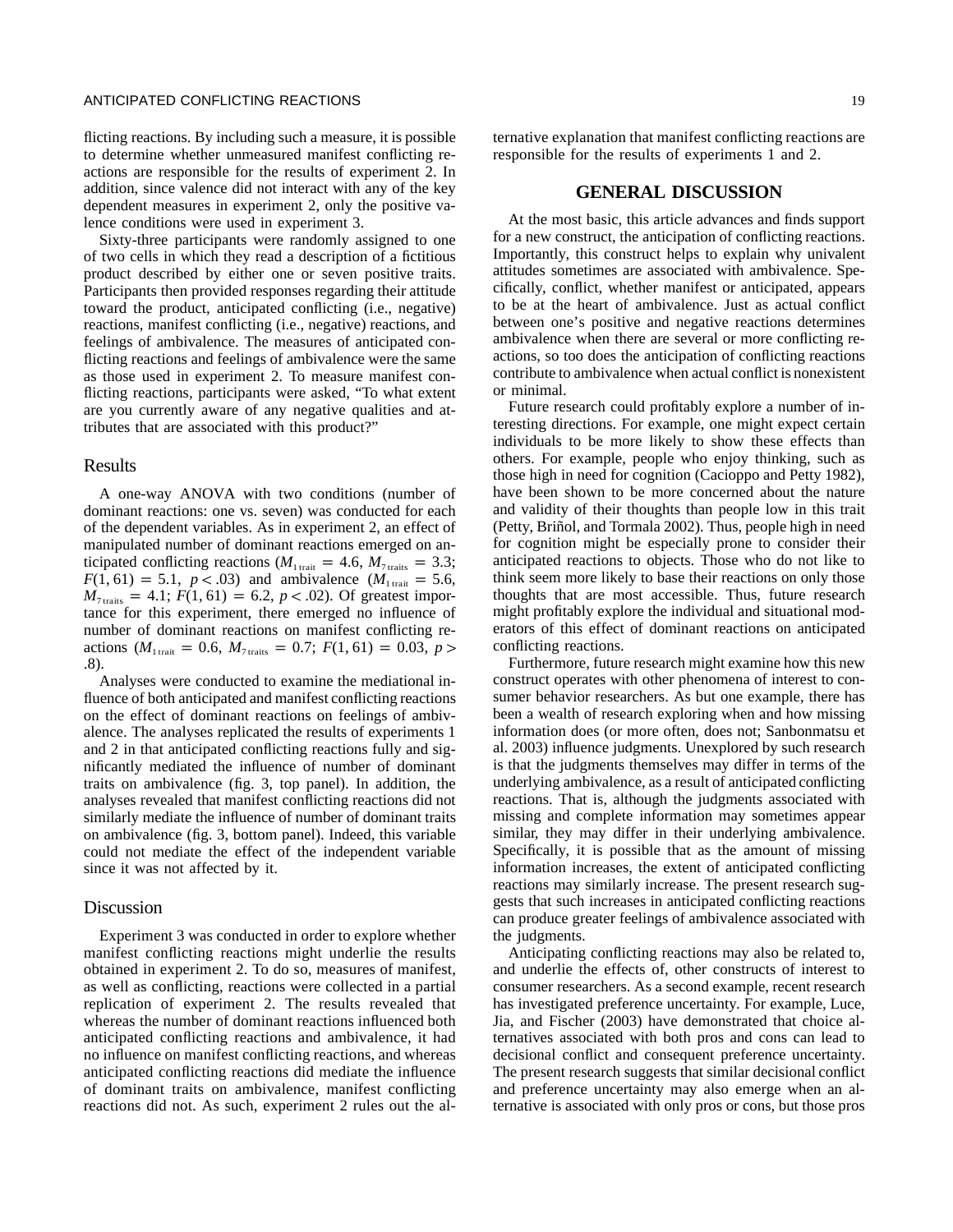**FIGURE 3**

MEDIATIONAL ANALYSES FOR ANTICIPATED CONFLICTING REACTIONS (TOP PANEL) AND MANIFEST CONFLICTING REACTIONS (BOTTOM PANEL), EXPERIMENT 3



NOTE.--T-values are given in parentheses. Asterisked values are standardized coefficients. Solid lines represent significant paths, and dotted lines represent nonsignificant paths at  $p < .05$ .

or cons are few in number. Importantly, such differences may emerge because of the role of anticipated conflicting reactions.

Incorporating the construct of anticipated conflicting reactions provides a broader and more accurate image of the human evaluator. The present research provides evidence that this construct provides insight into the existence of univalent ambivalence. Future research will undoubtedly uncover additional processes associated with the anticipation of conflicting reactions.